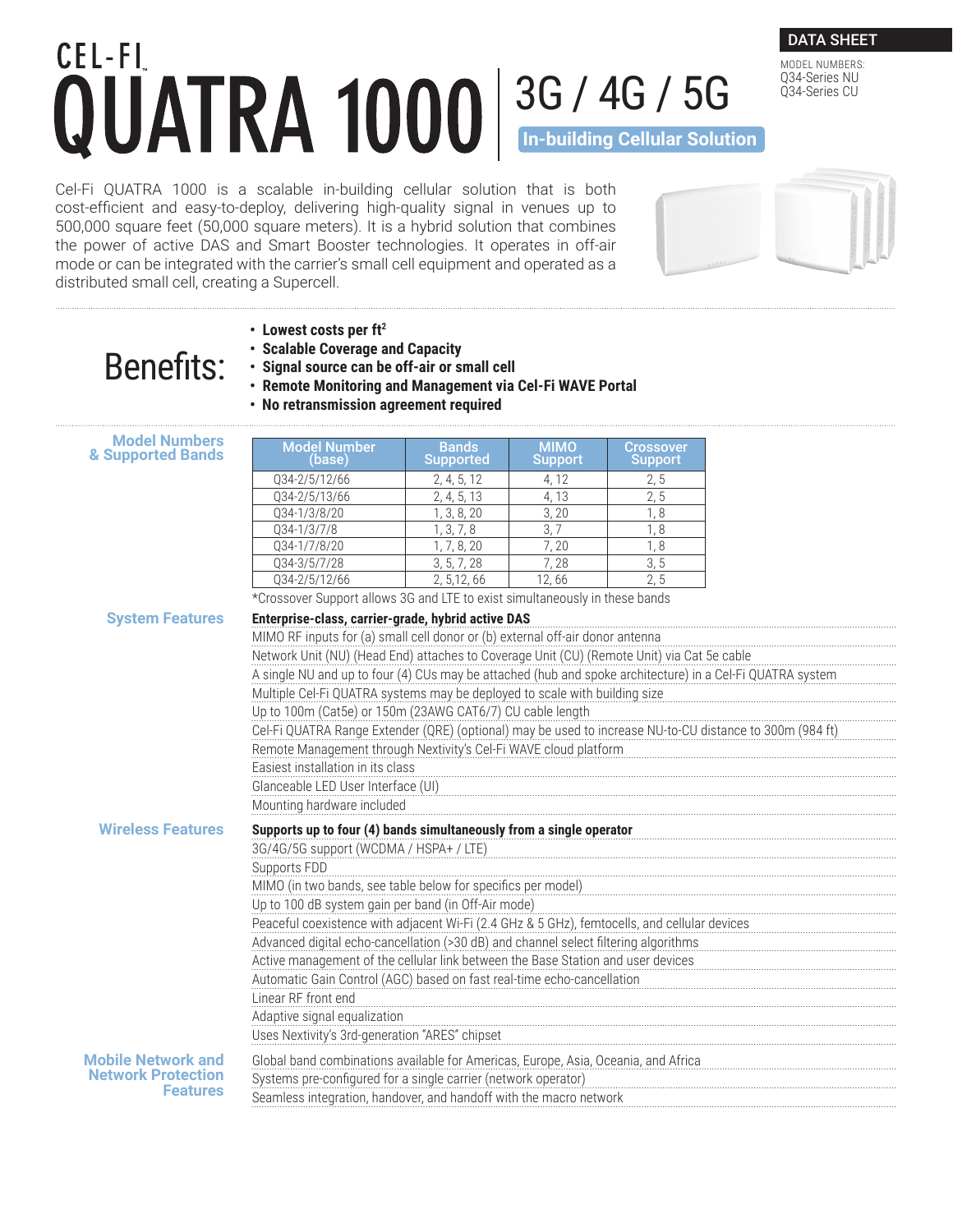|                                 | Supports multiple channel bandwidths of 3.84/5/10/15/20 MHz per channel                                                                                                                                                            |
|---------------------------------|------------------------------------------------------------------------------------------------------------------------------------------------------------------------------------------------------------------------------------|
|                                 | Works with any user equipment (UE) for the configured network (no whitelist/blacklist)<br>Up to 75 MHz relay bandwidth                                                                                                             |
|                                 | Support for 3GPP Release 10 features                                                                                                                                                                                               |
|                                 | Provider-specific system: Cel-Fi QUATRA distributes and boosts service only for the Operator PLMNIDs for which the<br>device is authorized and configured                                                                          |
|                                 | Secure and ciphered provisioning                                                                                                                                                                                                   |
|                                 | System intelligence accurately establishes proper safe uplink power in real time                                                                                                                                                   |
|                                 | Uplink Muting Mode automatically shuts down uplink cellular transmissions when no active user equipment is detected<br>System shuts down upon Operator's network command or failure detection                                      |
| <b>Benefits</b>                 | Easiest to deploy Active DAS Hybrid                                                                                                                                                                                                |
|                                 | Distribute and boost cellular coverage indoors, eliminates dead zones                                                                                                                                                              |
|                                 | 3G and 4G support, Voice and Data, network safe                                                                                                                                                                                    |
|                                 | Coverage footprint provided via Power over Ethernet (PoE); no requirement for additional power source at CU (RU)                                                                                                                   |
|                                 | System can accept various Donor signal inputs: Small Cell; OTA (off-air) via external antenna                                                                                                                                      |
| <b>Wireless Benefits</b>        | Clear and reliable cellular connections within coverage area                                                                                                                                                                       |
|                                 | Highest gain (100 dB) provides best coverage footprint                                                                                                                                                                             |
|                                 | Advanced Echo-Cancelation allows Cel-Fi QUATRA to transmit more power without interference or feedback                                                                                                                             |
|                                 | Subscriber devices require less transmit power for improved battery life                                                                                                                                                           |
|                                 | Linearity eliminates IMD desense issues                                                                                                                                                                                            |
|                                 | Dynamic gain control ensures maximum gain-best coverage-at all times in ever changing RF environments, without<br>user intervention                                                                                                |
|                                 | Nextivity purpose-built, high-performance, six core ASIC processor, provides best performance at lowest cost                                                                                                                       |
| <b>Mobile Network Benefits</b>  | Flexibly deploy in LTE, VoLTE, LTE-Advanced, and WCDMA networks, with multiple cellular bands, simultaneously<br>Automatically adjusts channel bandwidths from 3.84 MHz to 20 MHz                                                  |
|                                 | Sufficient relay bandwidth (75 MHz) to support SISO and MIMO in multiple bands                                                                                                                                                     |
|                                 | Off-load the macro network in Supercell mode, or use to improve macro capacity and building propagation/penetration<br>UE control is transparent and remains centralized in the network core (no gateways or third-party software) |
|                                 |                                                                                                                                                                                                                                    |
| <b>Small Cell Interface Kit</b> | The Cel-Fi QUATRA SCIF is designed to simplify connecting a Small Cell to up to two Cel-Fi QUATRA Network Units.                                                                                                                   |
| (SCIF)                          | The SCIF may be ordered separately (a second NU requires purchase of two additional connection cables)                                                                                                                             |
| #Q34-SCI                        | Connects a small cell to up to four Cel-Fi QUATRAs (additional cables or splitters may apply)                                                                                                                                      |
|                                 | Provides port isolation and attenuation<br>Supports small cells with up to one or two band dependent RF feeds per MIMO channel                                                                                                     |
|                                 | SMA connectors (50 ohm)                                                                                                                                                                                                            |
|                                 | Includes Input and Output cables                                                                                                                                                                                                   |
|                                 | 699-2690 MHz                                                                                                                                                                                                                       |
|                                 | 1 watt max input power on all ports                                                                                                                                                                                                |
| <b>QUATRA Range Extender</b>    | The Cel-Fi QUATRA Range Extender is a Power over Ethernet (PoE) device that allows Cel-Fi QUATRA Network Unit (NU) to                                                                                                              |
| (QRE)                           | Coverage Unit (CU) interconnect cable lengths up to 650 ft (200 m).                                                                                                                                                                |
| #Q34-E1000                      | Plug and Play installation.                                                                                                                                                                                                        |
|                                 | Power over Ethernet (PoE)                                                                                                                                                                                                          |
|                                 | Extends NU to CU cable to 200 meters                                                                                                                                                                                               |
|                                 | Supports Cel-Fi QUATRA proprietary protocols                                                                                                                                                                                       |
|                                 | Note: Will not support other (non Cel-Fi QUATRA) PoE device                                                                                                                                                                        |
| <b>Wideband MIMO</b>            | The Wideband MIMO Panel Antenna may be used as an Off-Air (OTA) donor source                                                                                                                                                       |
| <b>Panel Antenna</b>            | MIMO Directional Panel Antenna                                                                                                                                                                                                     |
| #A52-X12-100                    | Integrated antenna cables (200 cm)                                                                                                                                                                                                 |
|                                 | Mounting hardware included                                                                                                                                                                                                         |

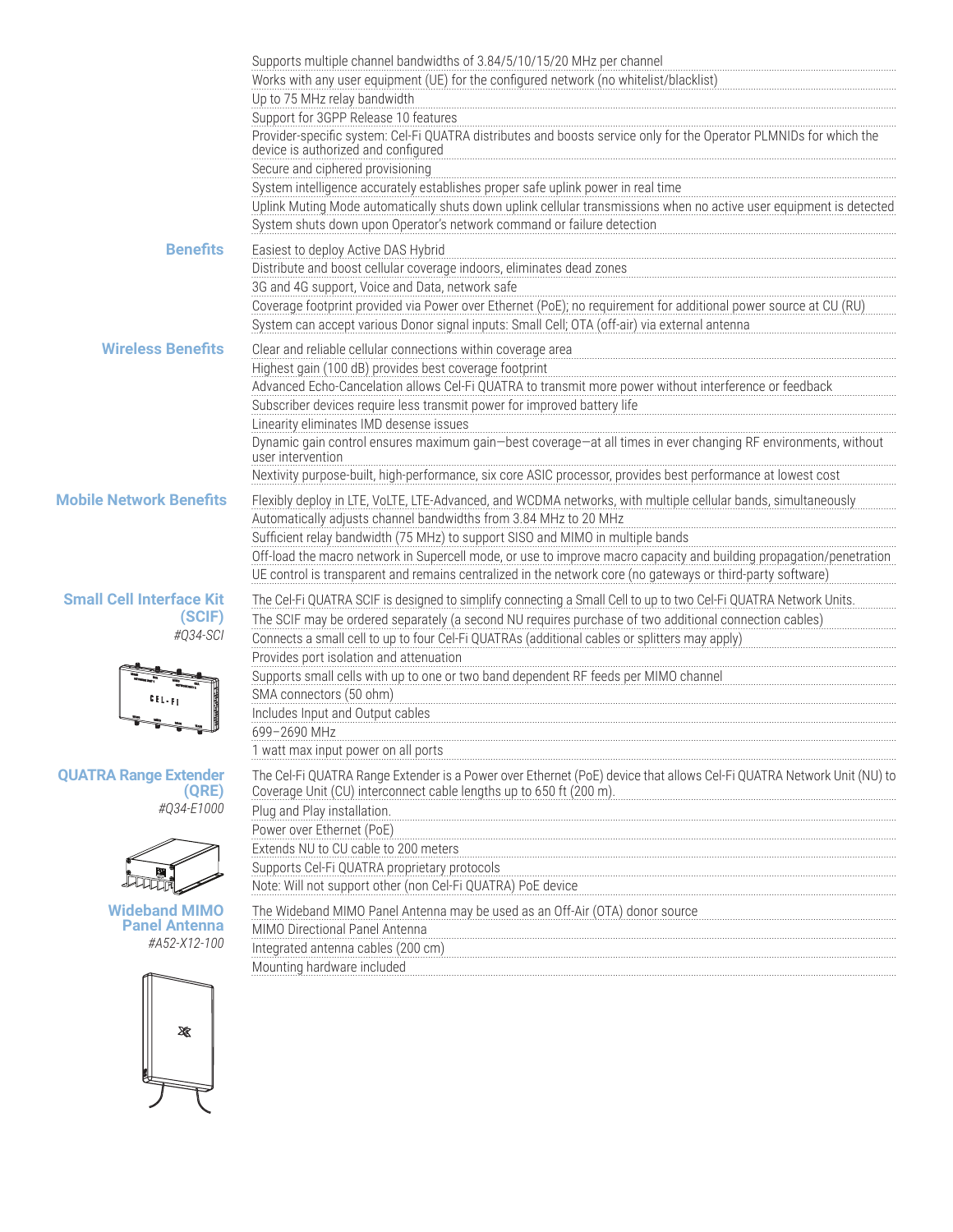**Cel-Fi Mounts** Indoor: #F66-100-000 Pole: #F26-100-000

Indoor/outdoor mounts designed to secure a donor signal antenna for Cel-Fi QUATRA and work with the Cel-Fi WAVE<br>Antenna Positioning Application

A rugged outdoor pole mount, designed for mounting antenna externally to a pole, and supporting the Antenna<br>Positioning Application

| Power<br>(Network Unit only)                         | 54 VDC @ 2.22 Amp via external supply (51.3 to 56.7 VDC tolerance)<br>External supply: 100 to 240 VAC, 47-63 Hz<br>Power consumption less than 120W max<br>Network Unit provides power to Coverage Units over Cat 5e (PoE)                                                                                                                                                                                                                                                                                                                                                                                                             |                                                                                                                                                                          |                                                                                                                                                                          |                                                                                          |  |  |  |
|------------------------------------------------------|----------------------------------------------------------------------------------------------------------------------------------------------------------------------------------------------------------------------------------------------------------------------------------------------------------------------------------------------------------------------------------------------------------------------------------------------------------------------------------------------------------------------------------------------------------------------------------------------------------------------------------------|--------------------------------------------------------------------------------------------------------------------------------------------------------------------------|--------------------------------------------------------------------------------------------------------------------------------------------------------------------------|------------------------------------------------------------------------------------------|--|--|--|
| <b>Environmental</b>                                 | IP <sub>20</sub>                                                                                                                                                                                                                                                                                                                                                                                                                                                                                                                                                                                                                       | Operating temperature: 0° to 40°C<br>Storage temperature: -25° to 60°C<br><b>Convection Cooling</b><br>Relative humidity: 0% to 95%, noncondensing<br>RoHS II 2011/65/EU |                                                                                                                                                                          |                                                                                          |  |  |  |
| <b>Installation</b>                                  | Mounting hardware included<br>NU may be wall mounted<br>CUs may be wall or ceiling mounted<br>One (1) NU supports up to four (4) CUs<br>iBwave VEX files and template available                                                                                                                                                                                                                                                                                                                                                                                                                                                        |                                                                                                                                                                          |                                                                                                                                                                          |                                                                                          |  |  |  |
| <b>Radio Performance</b>                             | <b>Band</b>                                                                                                                                                                                                                                                                                                                                                                                                                                                                                                                                                                                                                            | <b>Downlink</b>                                                                                                                                                          | <b>Uplink</b>                                                                                                                                                            | <b>Boost</b>                                                                             |  |  |  |
| (check product version<br>for specific band support) | 1                                                                                                                                                                                                                                                                                                                                                                                                                                                                                                                                                                                                                                      | 2110-2170 MHz                                                                                                                                                            | 1920-1980 MHz                                                                                                                                                            | Up to 20 MHz contiguous boost BW, HSPA or LTE SISO                                       |  |  |  |
|                                                      | $\overline{2}$                                                                                                                                                                                                                                                                                                                                                                                                                                                                                                                                                                                                                         | 1930-1990 MHz                                                                                                                                                            | 1850-1910 MHz                                                                                                                                                            | Up to 20 MHz contiguous boost BW, HSPA or LTE SISO                                       |  |  |  |
|                                                      | 3                                                                                                                                                                                                                                                                                                                                                                                                                                                                                                                                                                                                                                      | 1805-1880 MHz                                                                                                                                                            | 1710-1785 MHz                                                                                                                                                            | Up to 20 MHz contiguous boost BW, HSPA or LTE MIMO                                       |  |  |  |
|                                                      | $\overline{4}$                                                                                                                                                                                                                                                                                                                                                                                                                                                                                                                                                                                                                         | 2110-2155 MHz                                                                                                                                                            | 1710-1755 MHz                                                                                                                                                            | Up to 20 MHz contiguous boost BW, HSPA or LTE MIMO                                       |  |  |  |
|                                                      | 5                                                                                                                                                                                                                                                                                                                                                                                                                                                                                                                                                                                                                                      | 869-894 MHz                                                                                                                                                              | 824-849 MHz                                                                                                                                                              | Up to 15 MHz contiguous boost BW, HSPA or LTE SISO                                       |  |  |  |
|                                                      | 7                                                                                                                                                                                                                                                                                                                                                                                                                                                                                                                                                                                                                                      | 2620-2690 MHz                                                                                                                                                            | 2500-2570 MHz                                                                                                                                                            | Up to 20 MHz contiguous boost BW, LTE MIMO                                               |  |  |  |
|                                                      | 8<br>12                                                                                                                                                                                                                                                                                                                                                                                                                                                                                                                                                                                                                                | 925-960 MHz<br>729-746 MHz                                                                                                                                               | 880-915 MHz<br>699-716 MHz                                                                                                                                               | Up to 15 MHz contiguous boost BW, LTE SISO<br>Up to 10 MHz contiguous boost BW, LTE MIMO |  |  |  |
|                                                      | 13                                                                                                                                                                                                                                                                                                                                                                                                                                                                                                                                                                                                                                     | 746-756 MHz                                                                                                                                                              | 777-787 MHz                                                                                                                                                              | Up to 10 MHz contiguous boost BW, LTE MIMO                                               |  |  |  |
|                                                      | 20                                                                                                                                                                                                                                                                                                                                                                                                                                                                                                                                                                                                                                     | 791-821 MHz                                                                                                                                                              | 832-862 MHz                                                                                                                                                              | Up to 20 MHz contiguous boost BW, LTE MIMO                                               |  |  |  |
|                                                      | 28                                                                                                                                                                                                                                                                                                                                                                                                                                                                                                                                                                                                                                     | 758-788 MHz                                                                                                                                                              | 703-733 MHz                                                                                                                                                              | Up to 20 MHz contiguous boost BW, LTE MIMO                                               |  |  |  |
|                                                      | 66                                                                                                                                                                                                                                                                                                                                                                                                                                                                                                                                                                                                                                     | 2110-2200 MHz                                                                                                                                                            | 1710-1780 MHz                                                                                                                                                            | Up to 20 MHz contiguous boost BW, LTE MIMO                                               |  |  |  |
|                                                      | Total boost all-channel bandwidth 75 MHz (2×2 MIMO uses double bandwidth per channel)<br>DL Maximum NU in-band donor level -40 dBm<br>DL Maximum NU survival donor level 30 dBm<br>UL Maximum CU donor level -20 dBm<br>Maximum UL power 22 dBm bands 1, 2, 3, 4, 7<br>Maximum UL power 20 dBm bands 5, 8, 12, 13, 20, 28<br>Maximum DL power 10 dBm per 5 MHz bands 1, 2, 3, 4, 7<br>Maximum DL power 10 dBm per 5 MHz bands 5, 8, 12, 13, 20, 28<br>LTE 5/10/15/20 MHz and WCDMA 3.84/5MHz bandwidths<br>Specific power settings may be influenced and/or modified for regulatory compliance. Check specific model for power values. |                                                                                                                                                                          |                                                                                                                                                                          |                                                                                          |  |  |  |
| <b>Physical Specifications</b>                       |                                                                                                                                                                                                                                                                                                                                                                                                                                                                                                                                                                                                                                        | <b>Network Unit</b><br>250×188×55 mm<br>$1.2$ kg (40.8 oz.)                                                                                                              | <b>Coverage Unit</b><br>188×188×50 mm<br>0.83 kg (29.2 oz.)                                                                                                              |                                                                                          |  |  |  |
| <b>Connections</b>                                   |                                                                                                                                                                                                                                                                                                                                                                                                                                                                                                                                                                                                                                        | 4x CU RJ45 Proprietary Gigabit link<br>PoE IEEE 802.3at                                                                                                                  | 100 m max CU cable length Cat5e, or 150 m with 23AWG CAT6/7<br>RJ45 LAN management port (10/100 Fast Ethernet)<br>RJ45 LAN management output port (10/100 Fast Ethernet) | Up to 300m max CU cable length with Cel-Fi QUATRA Renge Extender and 23AWG CAT6/7        |  |  |  |
|                                                      |                                                                                                                                                                                                                                                                                                                                                                                                                                                                                                                                                                                                                                        |                                                                                                                                                                          | 2x MIMO External RF Input (QMA-Female 50 ohm)                                                                                                                            |                                                                                          |  |  |  |